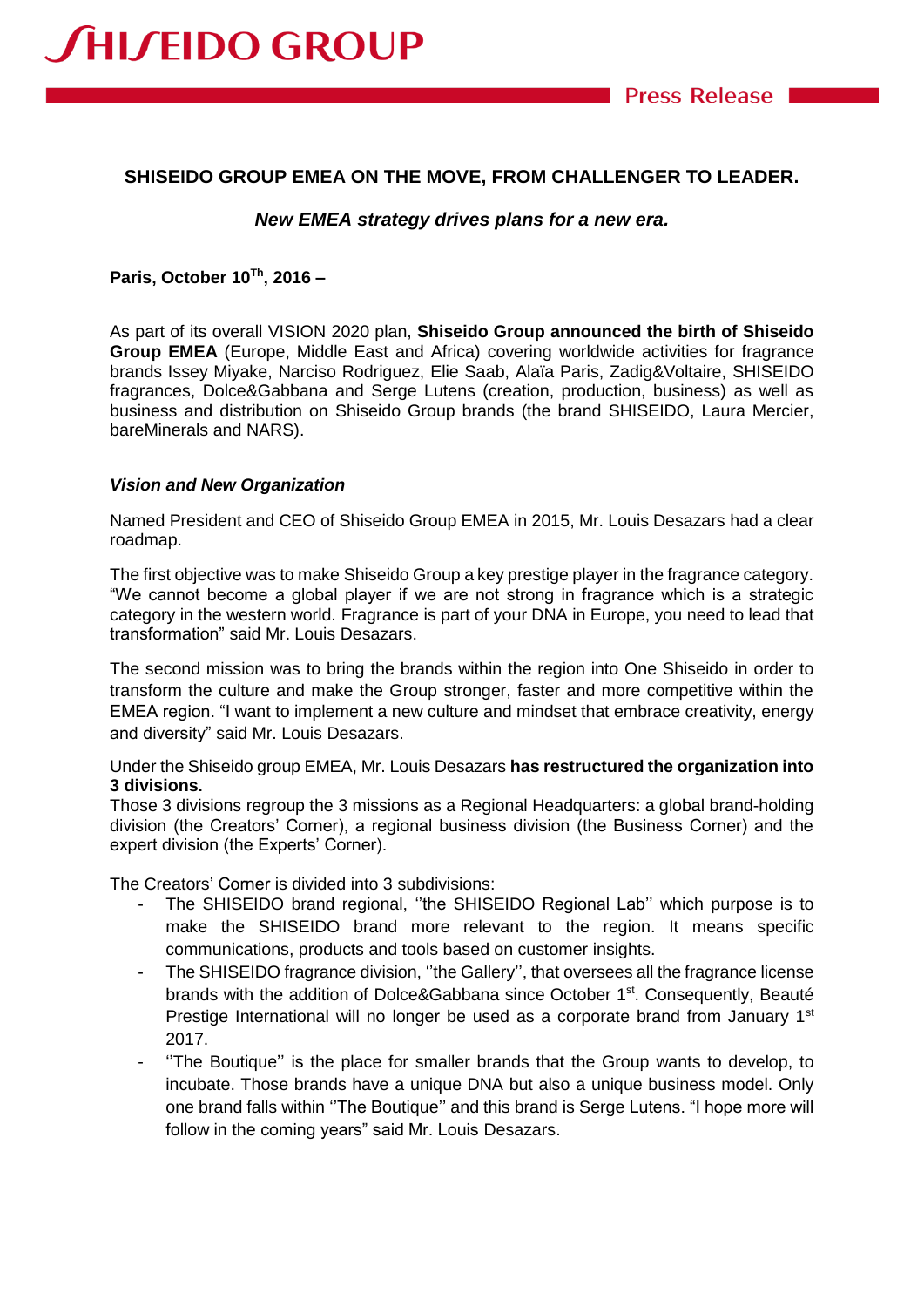# **SHISEIDO GROUP**

# **Press Release**

The second division, the Business Corner, manages all the region business through distributors and of course through Shiseido Group affiliates that were also integrated and moved in some cases to new offices.

The last division is the expert division ("the Experts' Corner"). This is the backbone of the organization that supports and collaborates with the two other divisions in order to bring brands to life and to market while making Shiseido Group EMEA a best in class in the industry in terms of cross functional expertise. New expertise has been created such as Sustainability as this a centerpiece of Mr. Masahiko Uotani's vision on how the group should act in the society.

"I am very proud of this new organization. This was the opportunity to bring in new expertise and talents that will help our transformation" said Mr. Louis Desazars.

In addition, a new **Global Fragrance Center of Excellence** is created to work to best use Shiseido Group's state-of-the-art expertise in creating new and unique fragrances. Its mission is to make Shiseido Group a key player in the fragrance industry worldwide. This Fragrance Center of Excellence will be headed by Nathalie Helloin-Kamel, Chief Brand Officer and General Manager of the Fragrance Center of Excellence.

"We have an internal olfactory studio and consumer insight function to be able, as a market leader, to plan the future. More than just creating fragrances, Shiseido Group Fragrance Center of Excellence works side-by-side with our brands throughout their creation process to excel in the world of fragrance. Our ambition is to affirm our difference, stick to our values: design integrity, respect for creators and keeping the consumer first," said Nathalie Helloin-Kamel.

The Fragrance Center of Excellence is part of VISION 2020 worldwide strategy.

## *Ambitions*

While designing this new organization, Mr. Masahiko Uotani initiated the STAR project, the Shiseido Transformation Advanced Revitalization. The EMEA region conducted this project with a major focus on making the Group more efficient from an operational, procurement and system point of view. This project led to some **major investments close to 60M€** in new SAP, state of the art industrial tools, and new supply chain to gain in efficiency and performance.

Within this new EMEA organization, Mr. Louis Desazars aims **to make Shiseido Group one of the top five prestige group players in the region, and is targeting a global 9% market share for fragrance on a worldwide within 5 years**. "As we stand today the Group owns a global market share of 5,8% in fragrance, my target is to get to 9% market share", said Mr. Louis Desazars.

The Group wants to move from a challenger to a leader position, considering the consolidation of the players in the world and of the trade, scale is important.

"To get there we will focus on our amazing existing portfolio of designer brands such as Narciso Rodriguez or Issey Miyake but we will of course do it through our two recent acquisitions Dolce&Gabbana and Serge Lutens", said Mr. Louis Desazars.

Last July 1<sup>st</sup>, the Group announced the signature of a license agreement with the Italian fashion house Dolce&Gabbana, a major milestone in the global fragrance strategy led by the EMEA region.